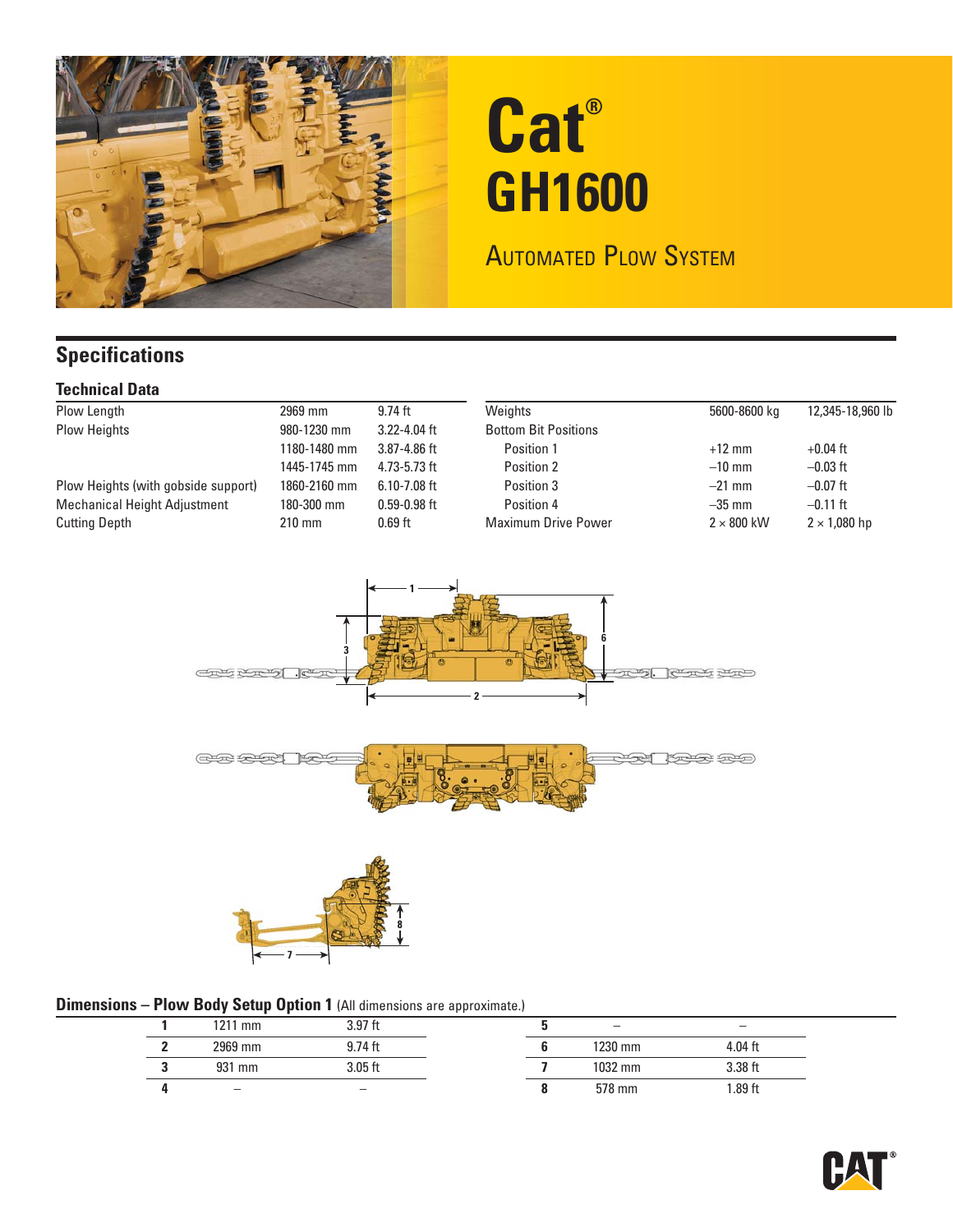# **GH1600 Automated Plow System**



#### **Dimensions – Plow Body Setup Option 2** (All dimensions are approximate.)

| 1211 mm | 3.97 ft   |  | 285 mm  | $0.94$ ft |
|---------|-----------|--|---------|-----------|
| 2969 mm | $9.74$ ft |  | 1480 mm | 4.86 ft   |
| 931 mm  | 3.05 ft   |  | 1032 mm | 3.38 ft   |
| 264 mm  | 0.87 ft   |  | 578 mm  | 1.89 ft   |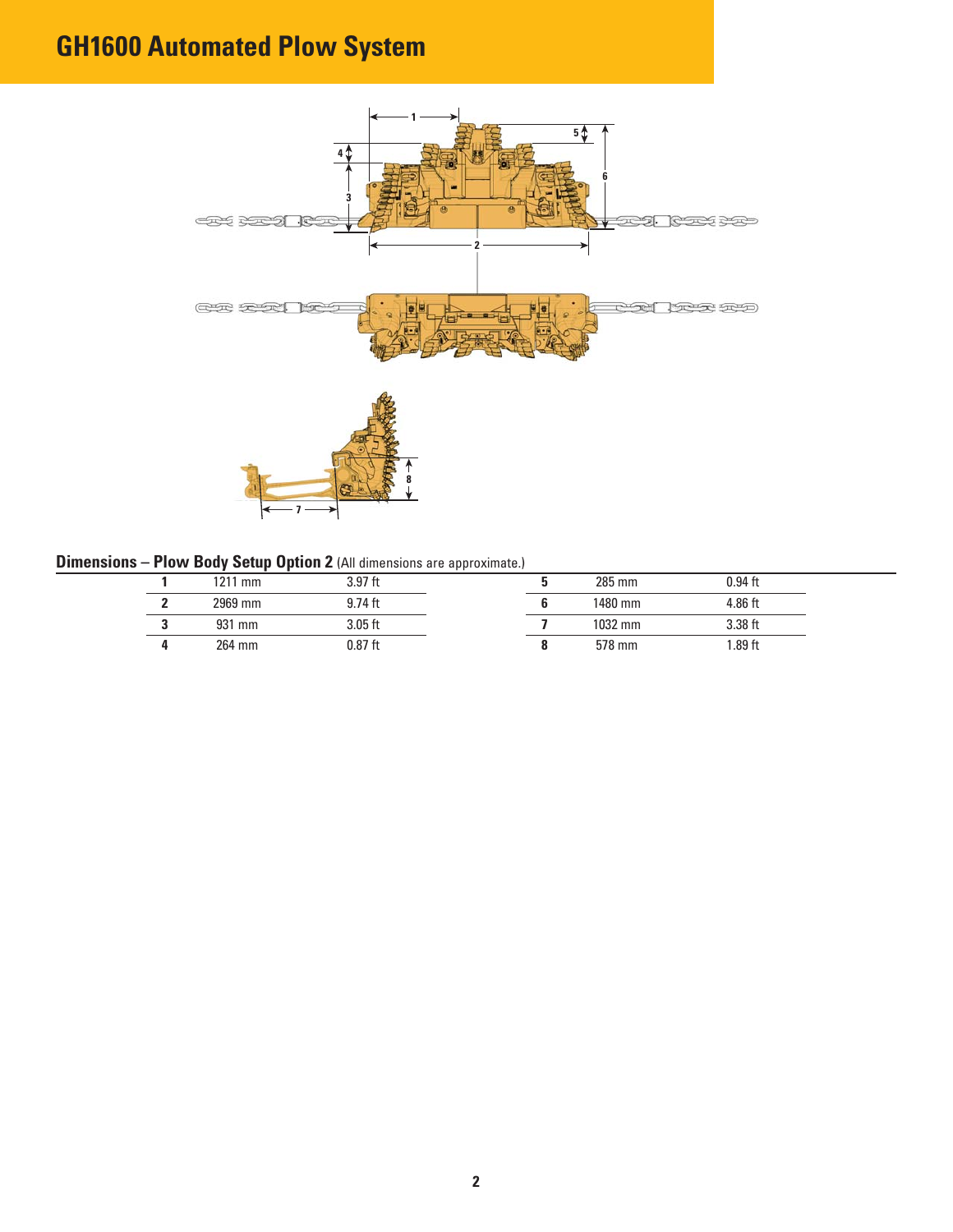# **GH1600 Automated Plow System**



#### **Dimensions – Plow Body Setup Option 3** (All dimensions are approximate.)

| 1211 mm | 3.97 ft   |  | 285 mm  | $0.94$ ft |
|---------|-----------|--|---------|-----------|
| 2969 mm | $9.74$ ft |  | 1745 mm | $5.73$ ft |
| 931 mm  | 3.05 ft   |  | 1132 mm | $3.71$ ft |
| 529 mm  | .74 ft    |  | 578 mm  | $.89$ ft  |